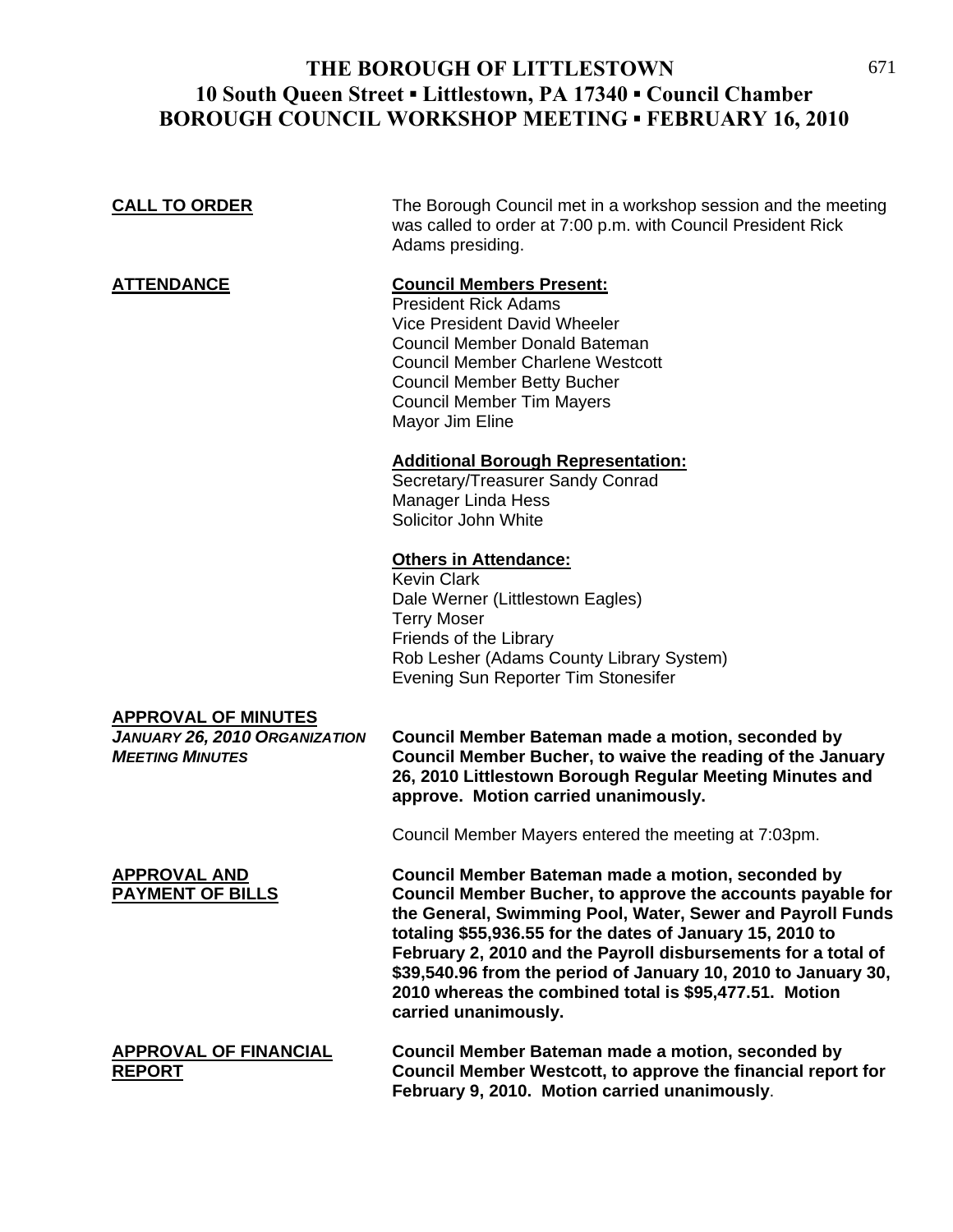## **THE BOROUGH OF LITTLESTOWN** 672 **10 South Queen Street ▪ Littlestown, PA 17340 ▪ Council Chamber BOROUGH COUNCIL WORKSHOP MEETING ▪ FEBRUARY 16, 2010**

| <b>APPROVAL OF RESERVE</b><br><b>SAVINGS REPORT</b>                           | Council Member Bateman made a motion, seconded by<br><b>Council Member Bucher, to approve the Capital Reserve</b><br>Savings Accounts report for February 9, 2010. Motion carried<br>unanimously.                                                                                                                                                                                                                                                                                                                                                                                                                                                                                                                                                                                                                                                                                                                                                                                                                                                                           |
|-------------------------------------------------------------------------------|-----------------------------------------------------------------------------------------------------------------------------------------------------------------------------------------------------------------------------------------------------------------------------------------------------------------------------------------------------------------------------------------------------------------------------------------------------------------------------------------------------------------------------------------------------------------------------------------------------------------------------------------------------------------------------------------------------------------------------------------------------------------------------------------------------------------------------------------------------------------------------------------------------------------------------------------------------------------------------------------------------------------------------------------------------------------------------|
| <b>PUBLIC COMMENT</b>                                                         | Kevin Clark thanked the Public Works Department for their hard<br>work and dedication during the 2010 snow storms.                                                                                                                                                                                                                                                                                                                                                                                                                                                                                                                                                                                                                                                                                                                                                                                                                                                                                                                                                          |
| <b>UNFINISHED BUSINESS</b>                                                    |                                                                                                                                                                                                                                                                                                                                                                                                                                                                                                                                                                                                                                                                                                                                                                                                                                                                                                                                                                                                                                                                             |
|                                                                               | The Borough has been looking for a permanent location for the<br>Littlestown Library. Mr. & Mrs. Ronald Baird have offered to lease<br>the building located at 232 North Queen Street to the Borough of<br>Littlestown. There are two proposals: the first proposal consists<br>of \$500 per month for their lifetime for 2,090 square feet and the<br>second proposal consists of \$750 per month for 3,100 square feet.<br>The first proposal would house the Library only; however the<br>second proposal would house the Library and also offer a meeting<br>room that the Borough and organizations could utilize for<br>meetings. The Baird's are willing to sign a contract that would<br>allow either lease option, which is never to be increased. The<br>Borough would be responsible for the gas, electric and water. The<br>purpose of this building would be for the relocation of our Library.<br>If Council wishes to accept this offer, the Friends of the Littlestown<br>Library would be able to begin marketing the space for fundraising<br>activities. |
| <b>LITTLESTOWN LIBRARY</b><br><b>PERMANENT LOCATION</b>                       | <b>Council Member Bucher made a motion, seconded by</b><br>Council Member Bateman, to accept the proposal from Mr. &<br>Mrs. Ronald Baird to lease the property located at 232 North<br>Queen Street to the Borough of Littlestown for a permanent<br>location for the Littlestown Library at \$750 per month for<br>3,100 square feet. Motion carried unanimously.                                                                                                                                                                                                                                                                                                                                                                                                                                                                                                                                                                                                                                                                                                         |
|                                                                               | Borough Solicitor White will prepare the lease agreement between<br>Mr. & Mrs. Ronald Baird and the Borough of Littlestown.                                                                                                                                                                                                                                                                                                                                                                                                                                                                                                                                                                                                                                                                                                                                                                                                                                                                                                                                                 |
| <b>REJECTION FROM DCNR</b><br><b>WATER SLIDE FOR COMMUNITY</b><br><b>POOL</b> | The Borough of Littlestown did not receive the grant from DCNR<br>for the new water slide. DCNR stated that their main focus for<br>grants this year was geared towards TRAILS. There were 56<br>applications submitted and only 6 were approved; all were trails.<br>However, after some research by the Borough Manager and<br>Borough Secretary/Treasurer, they have found an alternate<br>solution to obtain the water slide. The slide will cost a total of<br>\$32,822.00. The Littlestown Eagles has pledged \$12,000 and the<br>Borough's Howard Stonesifer Trust account currently has<br>\$10,182.23 plus the approximate budgeted amount of \$9,500 for<br>2010, which will be made to us in April. This leaves an unfunded<br>balance of \$1,000 - \$2,000 which we certainly will have from the<br>increased memberships.                                                                                                                                                                                                                                      |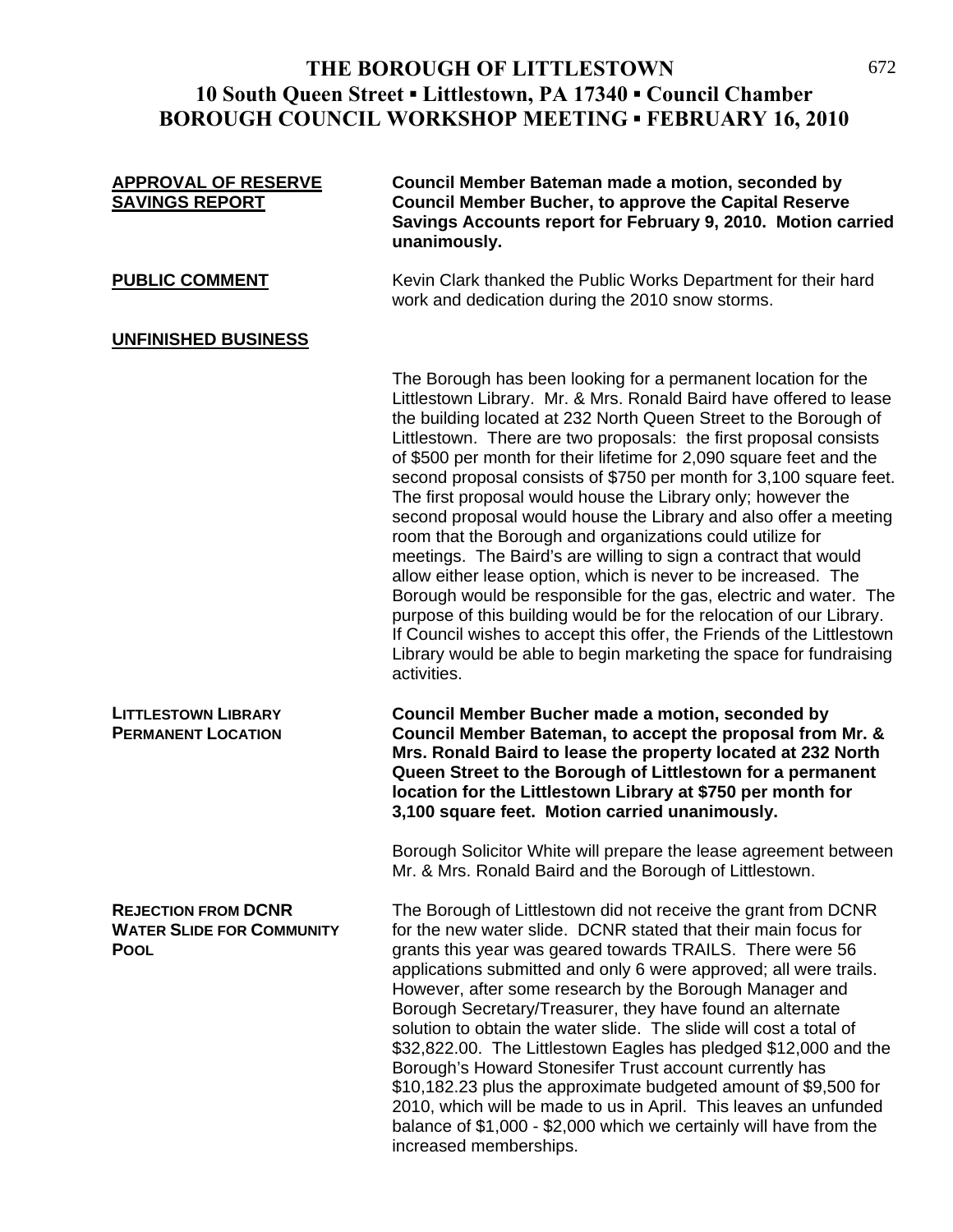## **THE BOROUGH OF LITTLESTOWN** 673 **10 South Queen Street ▪ Littlestown, PA 17340 ▪ Council Chamber BOROUGH COUNCIL WORKSHOP MEETING ▪ FEBRUARY 16, 2010**

| <b>REJECTION FROM DCNR</b><br><b>WATER SLIDE FOR COMMUNITY</b><br><b>POOL</b> | Council Member Bateman made a motion seconded by<br>Council Member Westcott, to approve the purchase of the<br>double-flume water slide contingent upon the donation of<br>\$12,000.00 from the Littlestown Eagles, the approximate<br>budgeted amount of \$9,500 is made to us in April from the<br>Stonesifer Trust Account and that the \$10,132.32 is still<br>available. Motion carried 5-1 with Council Member Bucher<br>casting the vote against the motion. |
|-------------------------------------------------------------------------------|---------------------------------------------------------------------------------------------------------------------------------------------------------------------------------------------------------------------------------------------------------------------------------------------------------------------------------------------------------------------------------------------------------------------------------------------------------------------|
|                                                                               | Mr. Dale Werner from the Littlestown Eagles presented Council<br>with a check in the amount of \$12,000.00. Council thanked Mr.<br>Werner and the Littlestown Eagles for all that they do for the<br>Community.                                                                                                                                                                                                                                                     |
| <b>HIRE CHRISTOPHER FOLSTER</b>                                               | <b>Council Member Bucher made a motion seconded by Council</b><br>Member Bateman, to hire Christopher Folster as the<br><b>Emergency Management Coordinator for the Borough of</b><br>Littlestown at \$20/hr with the position being on an as needed<br>basis within the 2010 budget. Motion carried unanimously.                                                                                                                                                   |
| <b>ROYAL FARM 45-DAY EXTENSION</b>                                            | Council Member Westcott made a motion seconded by<br>Council member Bateman to approve the 45-day extension of<br>the Royal Farm plan review contingent upon the applicant's<br>engineer's submission of a properly dated letter. Motion<br>carried unanimously.                                                                                                                                                                                                    |
| <b>NEW BUSINESS</b>                                                           |                                                                                                                                                                                                                                                                                                                                                                                                                                                                     |
| <b>APPROVAL OF THE MUNICIPAL</b><br><b>DISASTER DECLARATION</b>               | Council Member Bateman made a motion seconded by<br><b>Council Member Bucher to approve the Declaration of</b><br>Disaster Emergency for the 2010 Severe Winter Storm.<br>Motion Carried 4-2 with Council Members Wheeler and<br>Westcott casting the vote against the motion.                                                                                                                                                                                      |
| <b>AGREEMENT WITH MIDDLE</b><br><b>DEPARTMENT OF INSPECTION</b>               | Council Member Bateman made a motion seconded by<br>Council Member Mayers, to approve and sign the agreement<br>with Middle Department of Inspections to allow them to do<br>Residential Electrical, Residential Mechanical, and<br><b>Residential Energy inspection and all Commercial</b><br>Inspections in the Borough of Littlestown. Motion carried<br>unanimously.                                                                                            |
| <b>PUBLIC COMMENT</b>                                                         | Mayor James Eline stated that the Borough Public Works<br>Department did a great job of removing snow from the streets.                                                                                                                                                                                                                                                                                                                                             |
| <b>ADJOURN</b>                                                                | Council Member Bateman made a motion, seconded by<br>Council Member Westcott, to adjourn the Regular Meeting of<br>Council. Motion carried unanimously.                                                                                                                                                                                                                                                                                                             |
|                                                                               | The meeting adjourned at 8:10p.m.                                                                                                                                                                                                                                                                                                                                                                                                                                   |